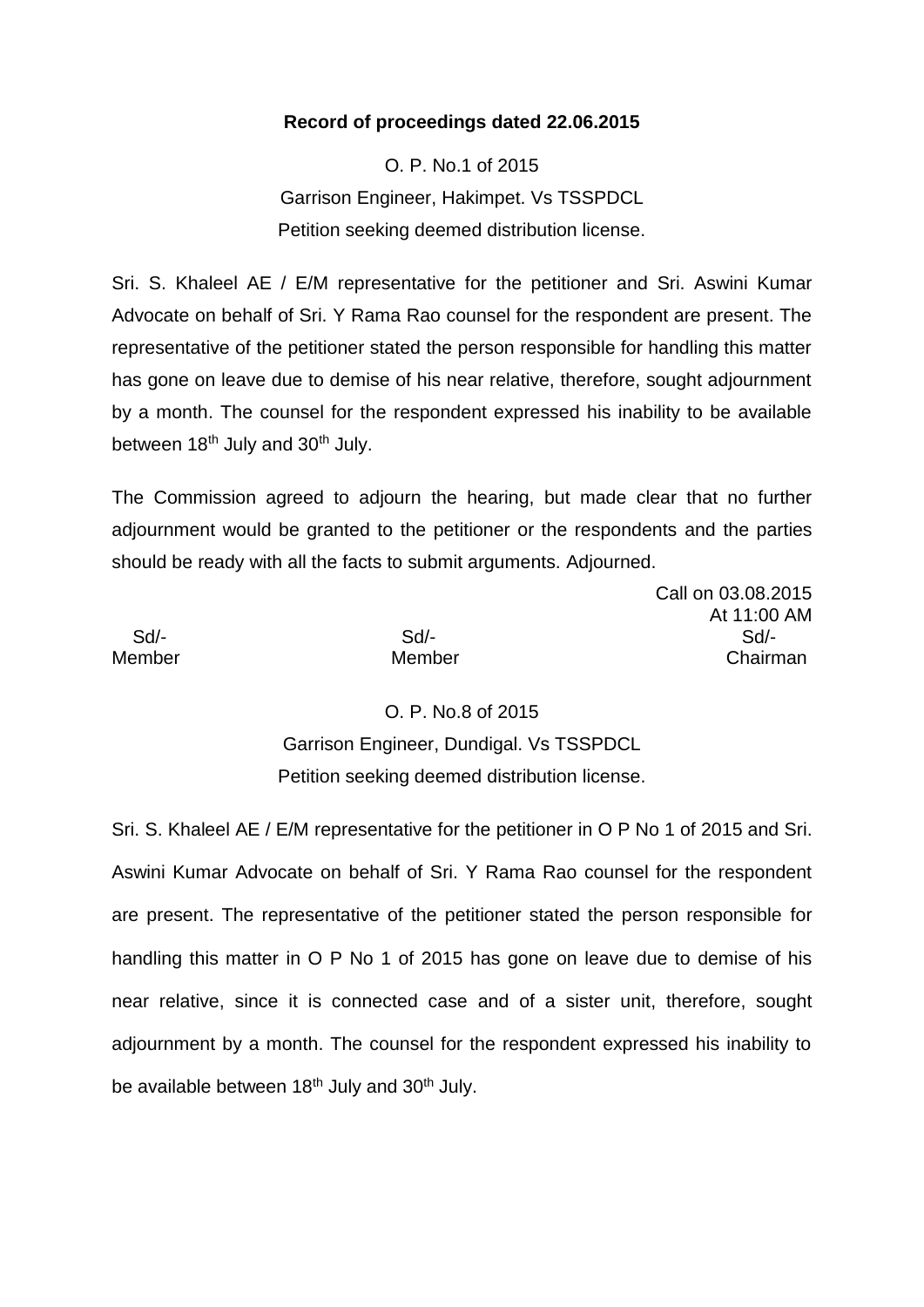The Commission agreed to adjourn the hearing, but made clear that no further adjournment would be granted to the petitioner or the respondents and the parties should be ready with all the facts to submit arguments. Adjourned.

Call on 03.08.2015 At 11:00 AM Sd/- Sd/- Sd/- Member Member Chairman

# O. P. No. 9 of 2015 Garrison Engineer, Golconda. Vs TSSPDCL Petition seeking deemed distribution license.

Sri. Aswini Kumar Advocate on behalf of Sri. Y Rama Rao counsel for the respondent is present. There is no representation on behalf of the petitioner. The representative of the petitioner O P No. 1 of 2015, Sri. S. Khaleel stated that the person responsible for handling this matter in that case has gone on leave due to demise of his near relative, since this matter is of another unit and connected to the matter in O P No 1 of 2015, therefore, sought adjournment by a month. The counsel for the respondent expressed his inability to be available between 18<sup>th</sup> July and 30<sup>th</sup> July.

The Commission agreed to adjourn the hearing, but made clear that no further adjournment would be granted to the petitioner or the respondents and the parties should be ready with all the facts to submit arguments. Adjourned.

Call on 03.08.2015 At 11:00 AM Sd/- Sd/- Sd/- Member Member Chairman

> O. P. No. 2 of 2015 M/s ITC Ltd. vs TSLDC

Petition filed u/s 86 (1) (e) of the Electricity Act, 2003 seeking direction to the SLDC to give accreditation to the petitioner's renewable energy project.

There is no representation on behalf of the petitioner. Sri. Aswini Kumar advocate on behalf of Sri. Y. Rama Rao counsel for the respondents is present. The counsel for the respondent expressed his inability to be available between  $18<sup>th</sup>$  July and  $30<sup>th</sup>$  July and sought adjournment of the matter. As there was no representation on two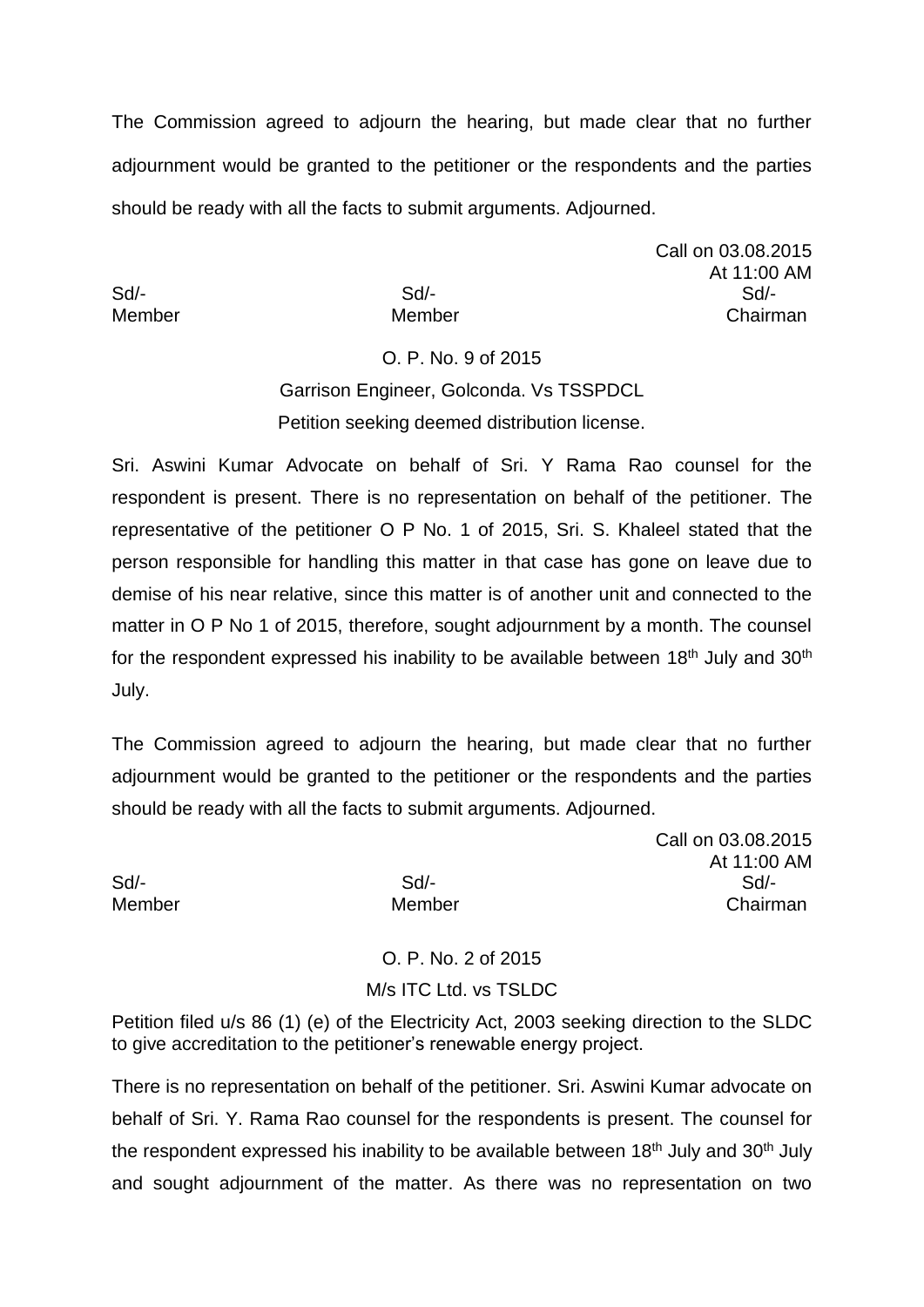consecutive occasions for the hearing, the commission sought to dismiss the petition for default. However it has been brought to commission's notice that a letter has been addressed requesting for grant adjournment as the TSNREDC is yet inspect its site.

The Commission agreed to adjourn the hearing, but directed the office to issue a notice specifically making it clear that the matter will be decided exparte or dismissed for default in case no appearance is made on the next date of hearing and arguments are completed. Adjourned.

Call on 03..08.2015 At 11:00 AM Sd/- Sd/- Sd/- Member Member Chairman

#### O. P. No. 3 of 2015

M/s Geo Syndicate Power Private Ltd. vs TSNPDCL

Petition seeking determination of tariff for the supply of electricity generated from geothermal energy to respondent (APNPDCL now TSNPDCL) pursuant to Section 62, 64, 86.1 (a), 86.1 (b) and other applicable provisions of the Electricity Act, 2003.

Sri. V. G. Sastry Advocate on behalf of the counsel for the petitioner and Sr. Aswini Kumar Advocate on behalf of Sri. Y. Rama Rao counsel for the respondent are present. The Advocate representing the counsel for the petitioner sought adjournment of the matter as the counsel is unable to attend hearing due to personal reasons. The counsel for the respondent expressed his inability to be available between  $18<sup>th</sup>$  July and  $30<sup>th</sup>$  July.

The Commission agreed to adjourn the hearing, but made clear that no further adjournment would be granted to the petitioner or the respondents, the parties should be ready with all the facts to submit arguments. Adjourned.

Call on 03.08.2015 At 11:00 AM Sd/- Sd/- Sd/- Member Member Chairman

## O. P. No. 4 of 2015

M/s Gayathri Sugars Ltd. Vs Govt. of Telangana and TSNPDCL

Petition seeking determination of tariff for the project as the tariff mentioned in the power purchase agreement is unviable.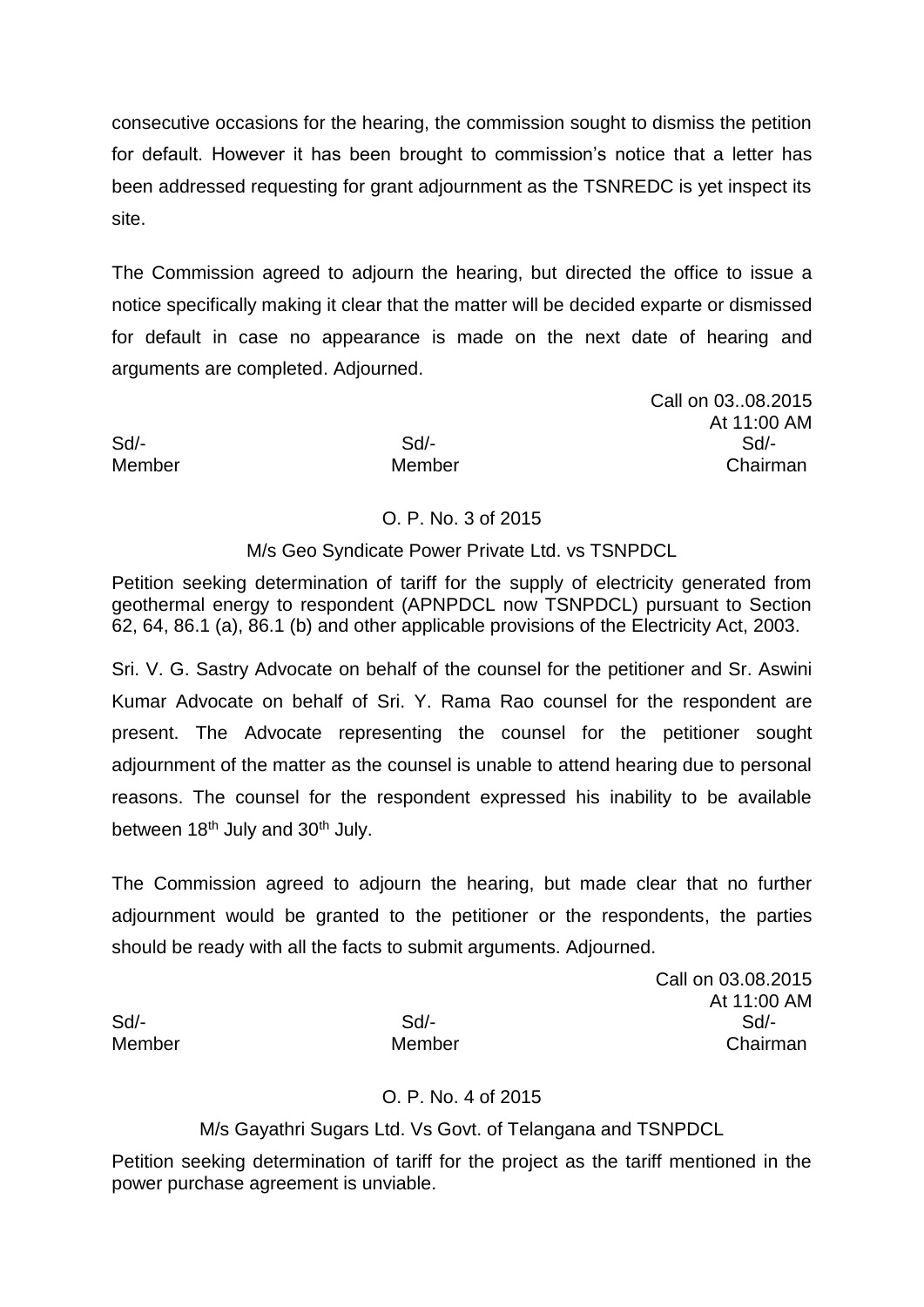Sri. S. Rambabu counsel for the petitioner and Sri. Aswini Kumar Advocate on behalf of Sri. Y. Rama Rao counsel for the respondents are present. The counsel for the petitioner sought interim orders atelast on the matter is ought to be adjourned time to time. The counsel for the respondents sought adjournment of the matter by three weeks as the officers of the DISCOM in the process of compiling the data and there is sudden change of officers due to some administrative reasons, hence further time required by them to submit arguments.

The Commission agreed to adjourn the hearing, but made clear that no further adjournment would be granted to the petitioner or the respondents, the parties should be ready with all the facts to submit arguments. Adjourned.

Call on 16.07.2015 At 11:00 AM Sd/- Sd/- Sd/- Member Member Chairman

## O. P. No. 5 of 2015

M/s Knowledge Infrastructure Systems Pvt. Ltd. Vs TSSPDCL & TSPCC

Petition filed u/s 86 (1) (f) of the Electricity Act, 2003 claiming certain amounts due on account of supply of electricity under short term purchase for months January, February and March, 2013.

Sri. Challa Gunaranjan and Sri. M K Viswanath counsel for the petitioner and J Aswini Kumar Advocate for Sri. Y. Rama Rao counsel for the respondents are present. The counsel for the respondents sought adjournment of the matter stating that he needs some time to get prepared as there is sudden change of officers due to some administrative reasons. The counsel for the petitioner stated that he is ready with the argument and so prepared to file written arguments.

The Commission agreed to adjourn the hearing, but made clear that no further adjournment would be granted to the petitioner or the respondents, the parties should be ready with all the facts to submit arguments. Adjourned.

Call on 16.07.2015 At 11:00 AM Sd/- Sd/- Sd/- Member Member Chairman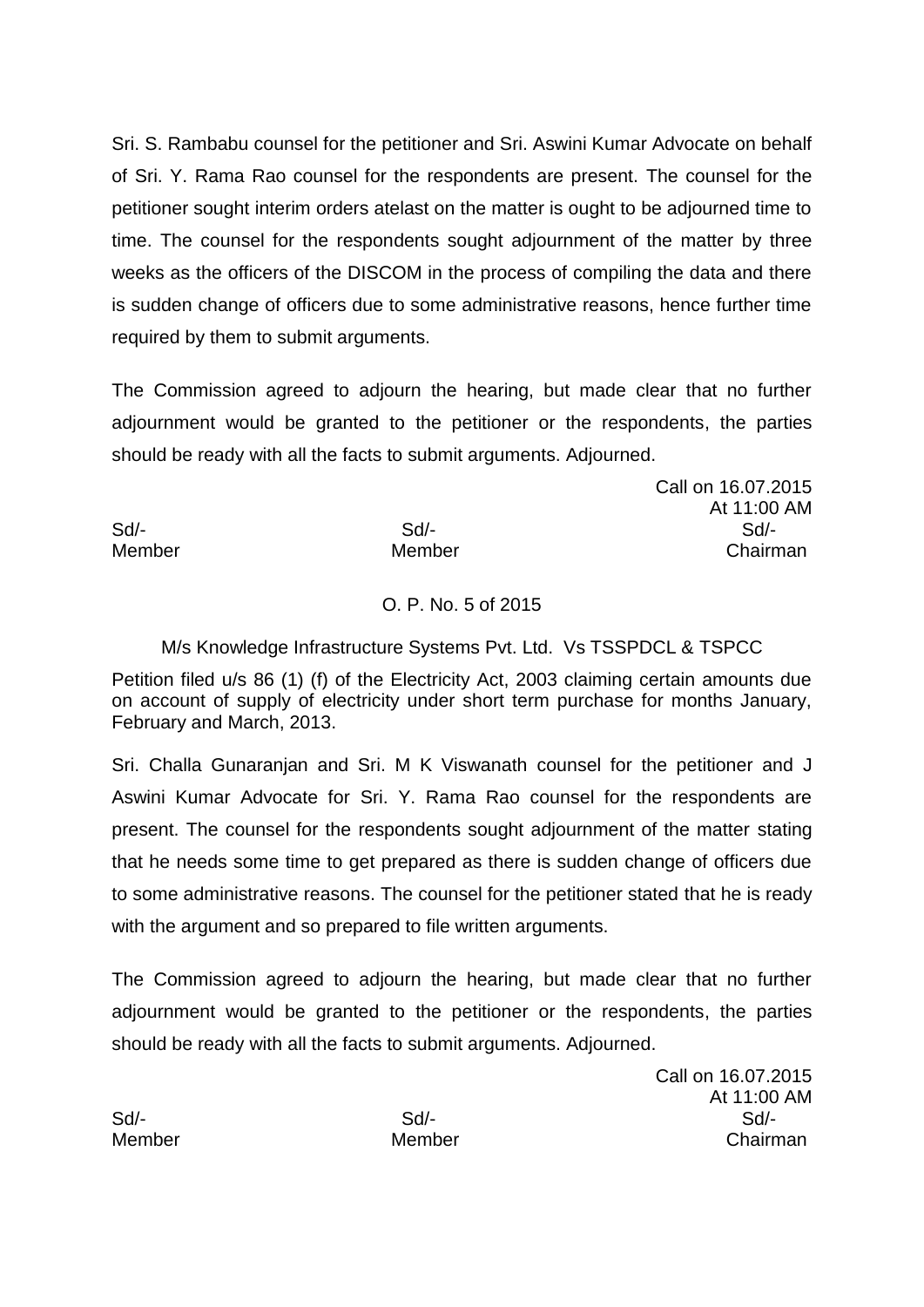#### O. P. No. 6 of 2015

#### M/s Rithwik Power Projects Ltd. Vs TSNPDCL

Petition filed seeking directions to the licensee for payment of tariff for the additional capacity of 1.5 MW at the rate being paid to existing 6 MW power plant.

Sri. Challa Gunaranjan and Sri. M K Viswanath counsel for the petitioner and J Aswini Kumar Advocate for Sri. Y. Rama Rao counsel for the respondents are present. The counsel for the respondents sought adjournment of the matter stating that he needs some time to get prepared as there is sudden change of officers due to some administrative reasons. The counsel for the petitioner stated he is ready with the argument and so prepared to file written arguments.

The Commission agreed to adjourn the hearing, but made clear that no further adjournment would be granted to the petitioner or the respondents, the parties should be ready with all the facts to submit arguments. Adjourned.

Call on 16.07.2015 At 11:00 AM Sd/- Sd/- Sd/- Member Member Chairman

## O. P. No. 7 of 2015

#### M/s Shalivahana (MSW) Green Energy Ltd. Vs TSLDC

Petition filed questioning the refusal of grant of accreditation for the 12 MW MSW project under RPPO Regulation.

Sri. Challa Gunaranjan and Sri. M K Viswanath counsel for the petitioner and J Aswini Kumar Advocate for Sri. Y. Rama Rao counsel for the respondents are present. The counsel for the respondents sought adjournment of the matter stating that he needs some time to get prepared as there is sudden change of officers due to some administrative reasons. The counsel for the petitioner stated he is ready with the argument and so prepared to file written arguments.

The counsel for the petitioner is directed to take steps to change the tile of the case from APSLDC to TSSLDC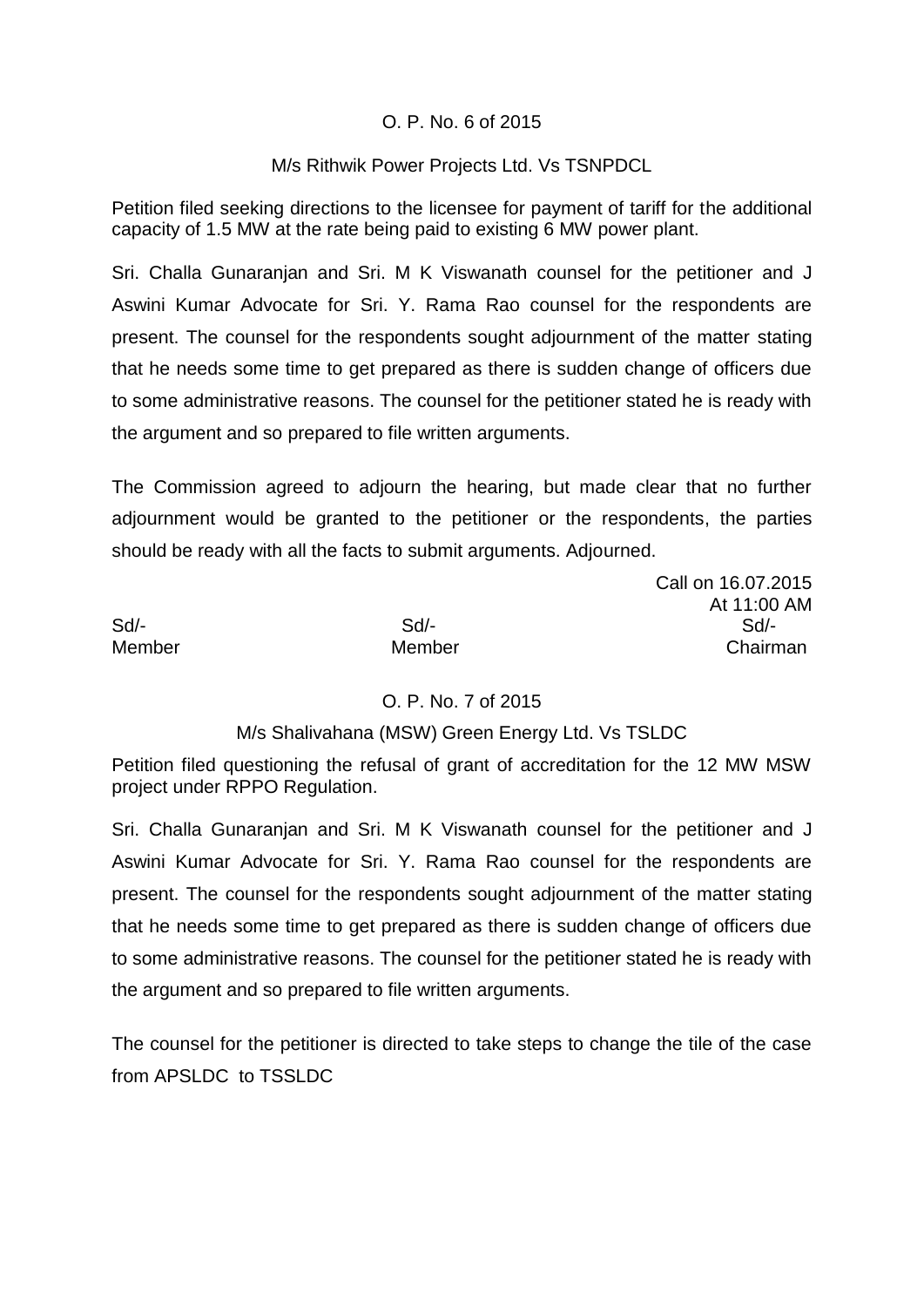The Commission agreed to adjourn the hearing, but made clear that no further adjournment would be granted to the petitioner or the respondents, the parties should be ready with all the facts to submit arguments. Adjourned.

Call on 16.07.2015 At 11:00 AM Sd/- Sd/- Sd/- Member Member Chairman

#### O. P. No. 11 of 2015

#### M/s SLT Power & Infrastructure Projects Pvt.Ltd. vs Govt. of Telangana, TSTRANSCO, TSSLPDCL & NREDCAP

Petition seeking directions to apply the tariff determined on 22.06.2013 in respect of the industrial waste project of 3.5 MW of the petitioner in terms of order of Hon'ble ATE dt.20.12.2012.

Sri. Vijaya Bhasker Reddy Managing Director of the petitioner and Sr. Pratap Kumar counsel for the petitioner and Sri. Aswini Kumar Advocate on behalf of Sri. Y. Rama Rao counsel for the respondents are present. The counsel for the petitioner sought interim orders atelast on the matter is ought to be adjourned time to time. The counsel for the respondents sought adjournment of the matter by three weeks as the officers of the DISCOM in the process of compiling the data. The counsel for the respondents sought time make the submissions as he is handicapped with the assistance of the officers they have been transfereed or relieved on administrative grounds.

The Commission agreed to adjourn the hearing, but made clear that no further adjournment would be granted to the petitioner or the respondents, the parties should be ready with all the facts to submit arguments. Adjourned.

Call on 16.07.2015 At 11:00 AM Sd/- Sd/- Sd/- Member Member Chairman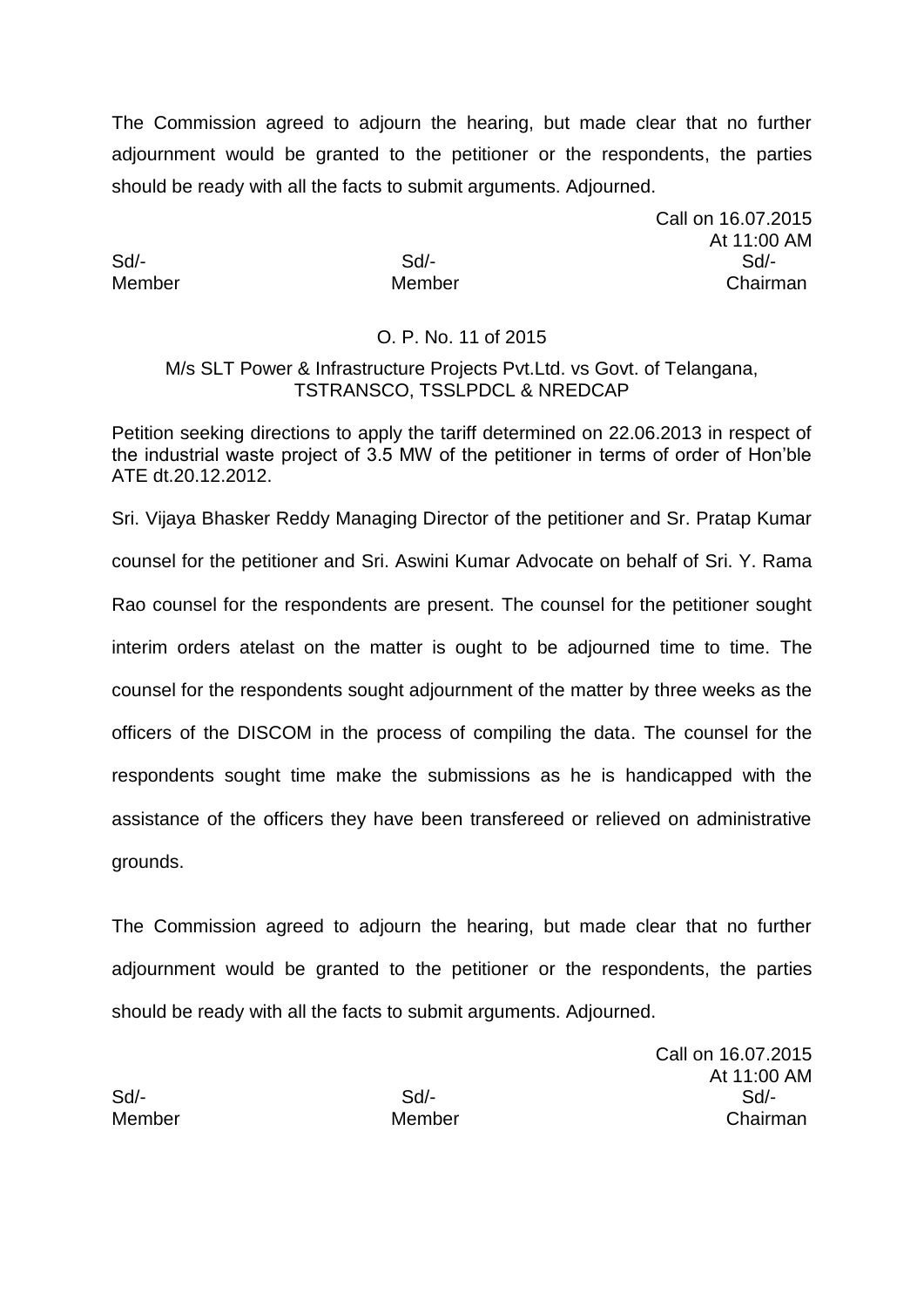#### O. P. No. 12 of 2015

## M/s Kakatiya Cement Sugar and Industries Ltd. Vs TSPCC, TSTRANSCO & TSNPDCL

Petition seeking determination of tariff / power purchase price in respect of the power supplied by bagasse co-generation projects by using coal during non-crushing period in terms of G.O.Rt.No. 43 dt. 13.03.2014 of Energy (Power –II) Dept.

There is no representation on behalf of the petitioner. Sri. Aswinin Kumar Advocate Sri. Y. Rama Rao counsel for the respondents is present. The counsel for the respondents stated that there is no representation on the last occasion and this time also.

The commission having noticed that there is no representation on two consecutive occasions dismiss the petition for default.

| Sd     | Sd/-   | Sd/-     |
|--------|--------|----------|
| Member | Member | Chairman |

## O. P. No. 13 of 2015

M/s Global Energy Pvt. Ltd. Vs M/s Ushdev Engitech Ltd.

Petition seeking Intra State Trading License for the State of Telangana

Petition to implead the petition in I.A. as respondents in OP No. 13 of 2015

Sri. P. Vikram and R Mario counsel for the petitioner, Sri. Y. Rama Rao counsel for the Discoms and B Tagore counsel for the implead petitioner are present. The counsel for the petitioner stated that the DISCOM has not been made party and it is not concerned in the case. The petitioner has filed the counter affidavit to the implead petition. The counsel for the implead petitioner sought adjournment of the matter as he seeks to file a reply to the counter affidavit of the petitioner.

The Commission agreed to adjourn the hearing, but made clear that no further adjournment would be sought by the petitioner or the respondents, the parties should be ready with all the facts to submit arguments. Adjourned.

Call on 16.07.2015 At 11:00 AM Sd/- Sd/- Sd/- Member Member Chairman